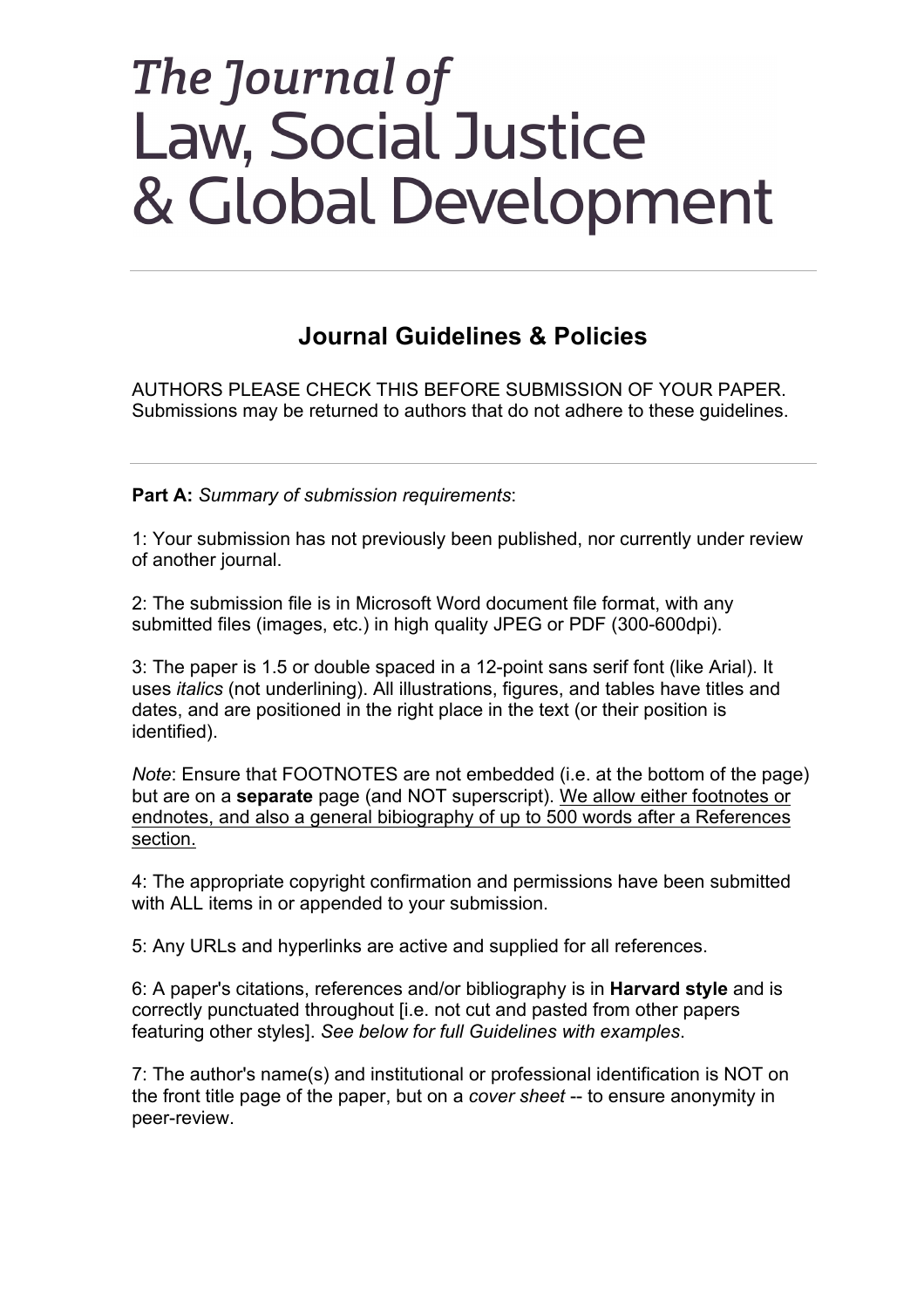8. The author(s) signature is put to this statement:

"I am the author and owner of the copyright in the article and/or I have the authority of the authors and owners of the copyright in the article to make this agreement. I have exercised professional discretion are taken all possible steps to ensure that my submission is original, and does not break any law or Intellectual Property Right, or contain any material confidential or compromising to a third party. If my submission includes substantial subsidiary material owned by thirdparty copyright holders, I have sought and obtained permission to include it in the article for publication under the conditions outlined in the journal's Copyright Statement".

[**This statement is to be cut and pasted onto every abstract – submission via institutional email will be considered the equalivalent of a signature**].

### **Part B:** *Full Journal Guidelines and Policies*

### **1: General Information**

Articles for publication will normally be **6 -- 10,000 words in length**. This excludes footnotes, references or endnotes. Authors may NOT submit paper (hard) copies – the Journal requires Word documents, by email or file transfer (with cover email notifying us of the author's details).

If you are submitting a **revised manuscript**, please include your responses to the reviewers' comments as part of a cover letter file. When submitting a revised manuscript with figures, include all figures, even if they have not changed since the previous version.

*Copyright* [see also full *Journal* copyright statement on the journal's website]: The author retains ownership of the original manuscript and its use of IP or copyrighted material that is the property of others. It is the responsibility of the author to confirm that all materials submitted are subject to copyright or ownership rights, e.g. figures, tables, photographs, illustrations, trade literature and data.

Permissions from third parties to reproduce any such items must be included in the first submission of a paper for peer review.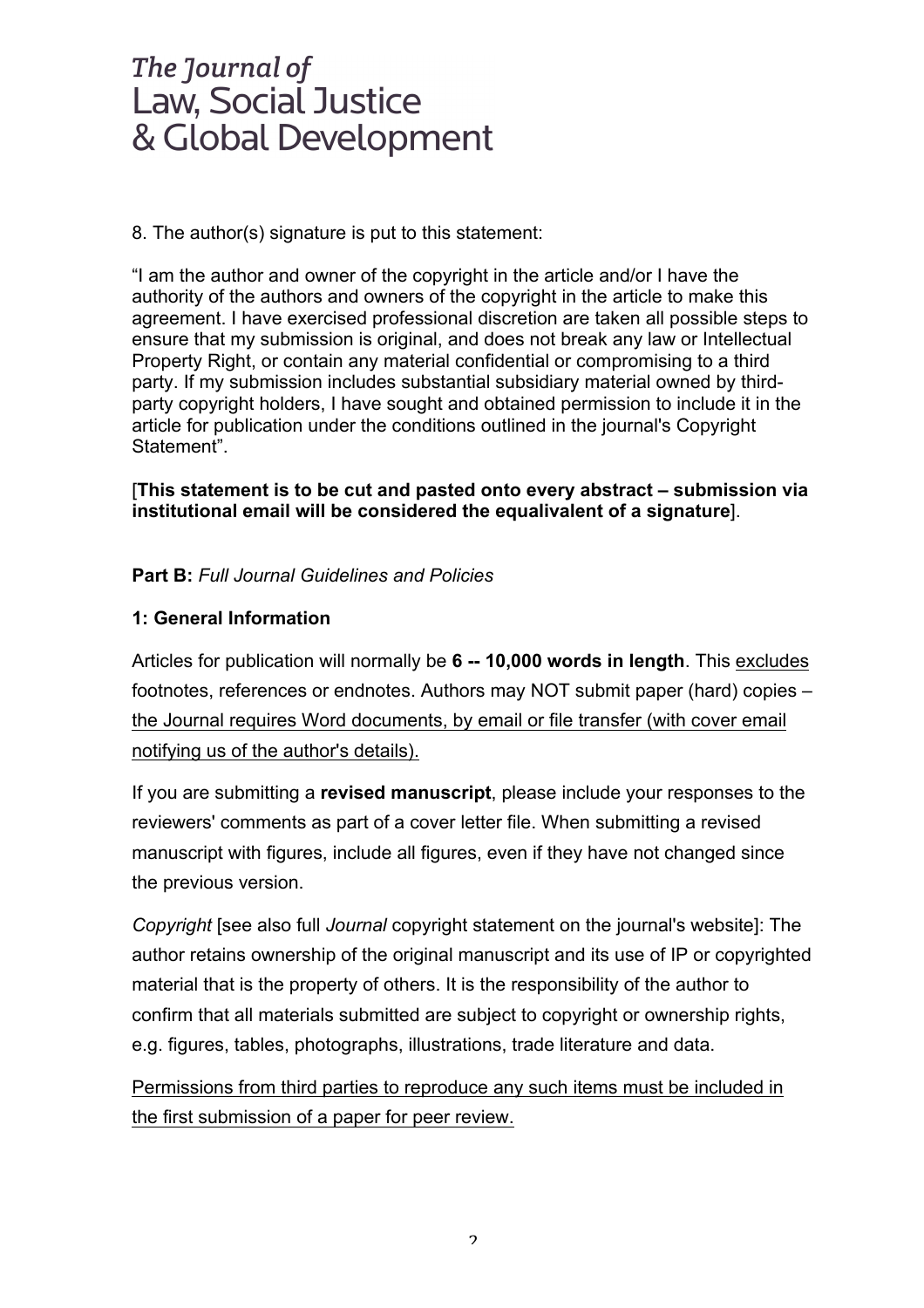Furthermore, add necessary acknowledgments to the first submission, preferably in the form of an **Acknowledgments** section at the end of the paper. Credit the source and copyright of photographs, figures, illustrations etc. in the accompanying captions.

### **2: Abstracts and Keywords**

Please include as clearly stated, the title of your paper, and an abstract of your article content of around 250 words. All selected articles will appear with the abstract included, and the abstract will be used in any publicity, listserves or databases the *Journal* uses. A list of keywords (between 4-8) must also be included below the abstract.

### **3: Links to External Sources**

The Journal Editorial Production Team will facilitate your submission. They will provide hypertext mark-up for articles. However, contributors may, if they wish, insert their own hypertext links, including cross references to other materials on the internet using their URL addresses. These links should not be placed in footnotes but within the body of the article in brackets after the words that are to be linked to them. All links should also appear in a Links section that should appear after the References section.

A Links section may be sub-divided into Materials, Organisations and People.

### **4: Referencing Style**

The Journal uses Harvard in-text citation style with a reference list in endnotes. We have included the following examples regarding citation and referencing as a quick-guide, but please see the University of Warwick's Guidelines on the Harvard Style for full information.

FOOTNOTES must not be embedded (i.e. at the bottom of the page), but on a separate page (and NOT superscript).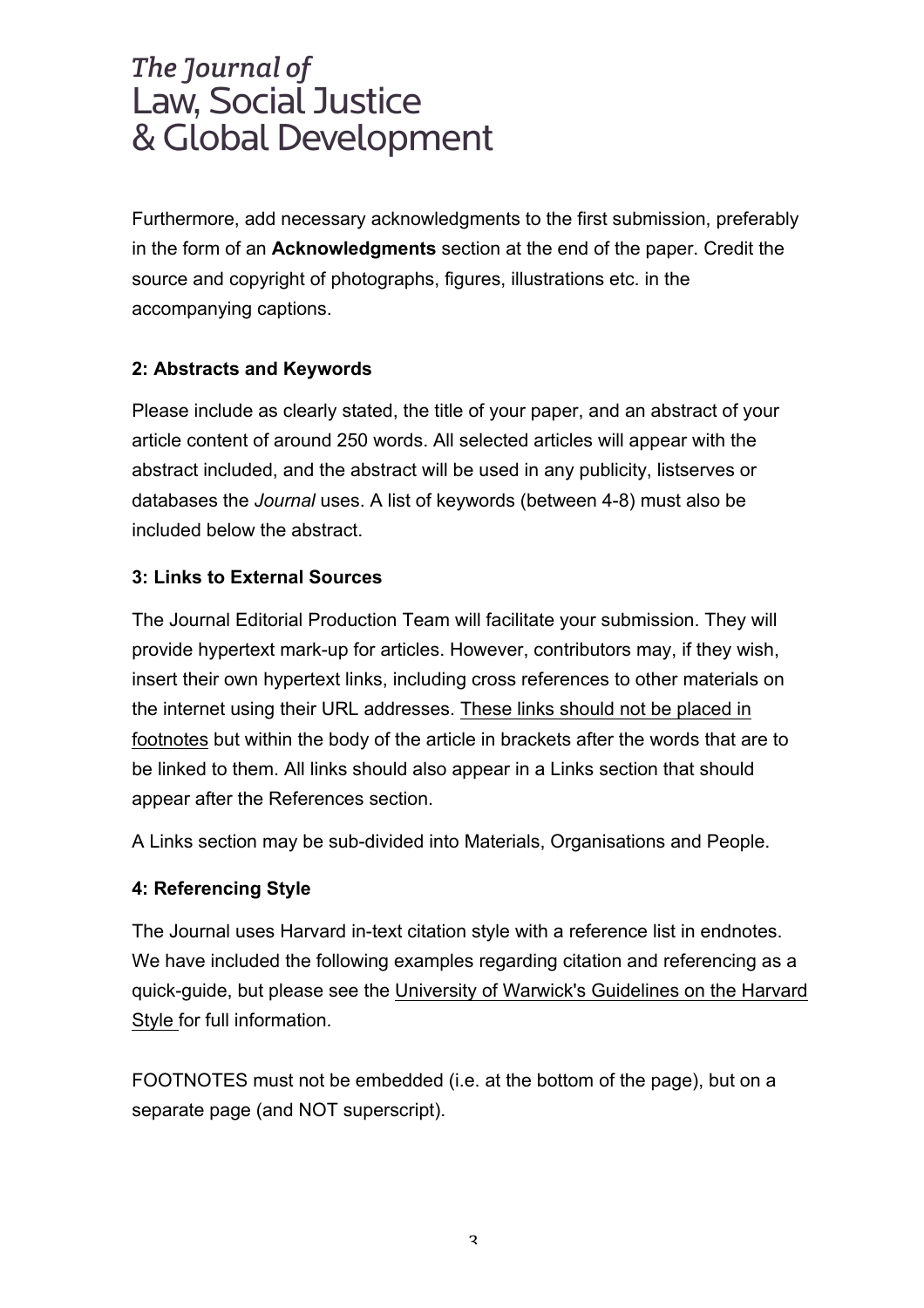# **5: Citations**

The *Journal* uses Harvard style referencing and citations. This consist of author or editor family names and the date of publication of an item. *One of two forms may be used*:

- Robertson (1989) considers how to run a ...
- § One commentator (Robertson 1989) has looked at ...
- In his much debated article 'Development and Cultural Identity' (1989) Robertson asserted that ...

Where quoting directly from a work, or referring to particular pages, please provide the page number(s) after the date:

"How well you select your professional and business advisers will have a direct bearing on your business success" (Gray 1989: 118).

### **References**

We allow either footnotes or endnotes, and also a *general bibiography* of up to 500 words after a *References* section.

### **a. Books**

- § Author(s) family name, initials. (Year) *Italicised Title of book,* (edition -- if necessary), (translator -- if relevant), Place of publication: Publisher. *Examples:*
- § Anthony, G. (2002) *UK Public Law and European Law,* Oxford: Hart.
- § Collins, L., Rogers, T.L.C. and Saravan, L.I. (1999) *Development and Cultural Studies*, (2nd ed.) Harlow: Longman Publishers.
- § Mesnard, J-F. (1989) *Cultural Policies and Social Justice* (trans. M. White), Witney: Witney University Press.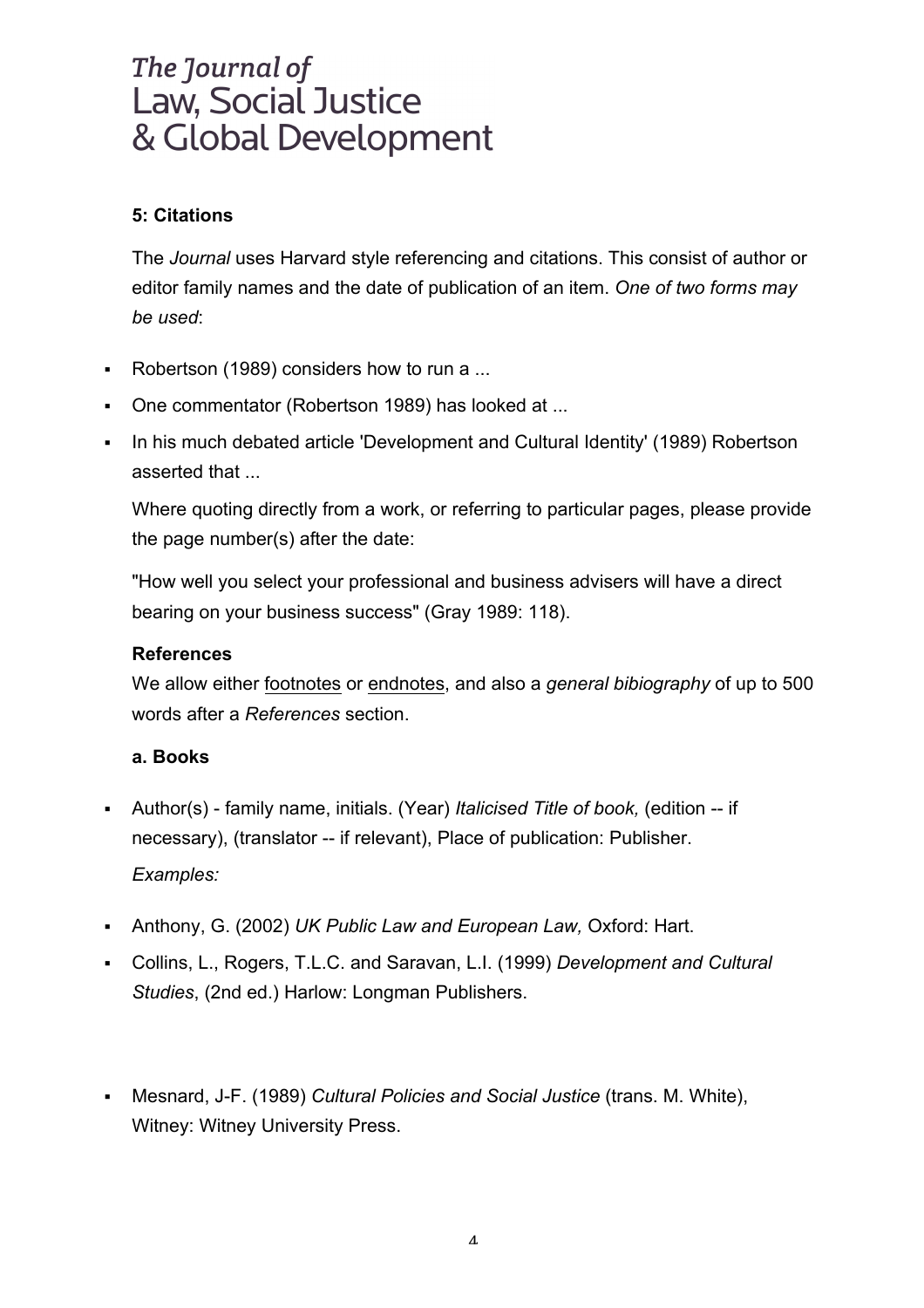# **b. Work in edited book**

Where a work from an edited collection is cited, references to *both* the individual work and to the collection as a whole should be given.

• Author(s) -- family name, initials. (Year) 'Title of chapter' in editor(s) -- family name, initials, ed(s), *Italicised Title of book,* (edition) Place of publication: Publisher: chapter and/or page numbers.

# *Examples*

- § Luck, M. (1991) 'Gender and library work: the limitations of dual labour market theory' in Redclift, N. and Sinclair, M.T., eds. *Working women: international perspectives on labour and gender ideology,* London: Routledge: Chapter Two: 29-43.
- Nustad, K.G. and Sending, O.J. (2000) The instrumentalisation of development knowledge', in Stone, D., ed. *Banking on knowledge: the genesis of the global development network,* London: Routledge: 44-62.

# **c. Edited book**

§ Editor(s) - family name, initials, ed(s). (Year) *Italicised Title of book,* (edition) Place of publication: Publisher.

# *Examples*

- § Redclift, N. and Sinclair, M.T., eds. (1991) *Working women: international perspectives on labour and gender ideology,* (Second edition) London: Routledge.
- § Stone, D., ed. (2000) *Banking on knowledge: the genesis of the global development network,* London: Routledge.

**d. Journal article** (use for print journal and electronic reproductions of print)

§ Author(s) - family name, initials. (Year), 'Title of article', *Journal title*, volume (issue number), Page number(s).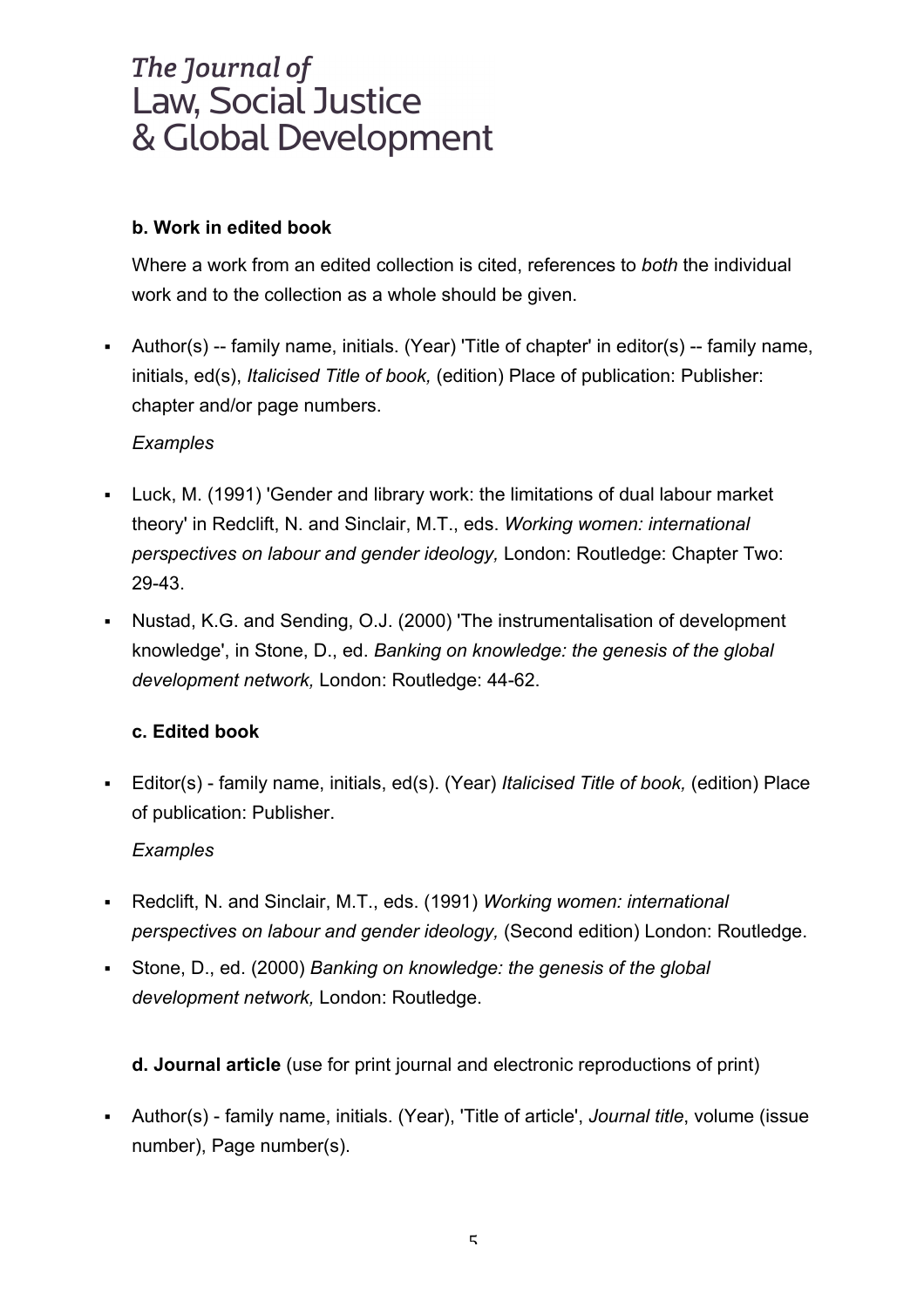#### *Examples*

- Metcalfe, A., Diaz, V. and Wagoner, R. (2003) 'Academe, technology, society, and the market: four frames of reference for copyright and fair use', *Portal: Libraries and the Academy*, 3(2): 191-206.
- § Stadler, J., *et al.* (2000) 'Exotic plant species invade diversity hot spots: the alien flora of northwestern Kenya', *Ecography*, 23(2): 169-176.

#### **e. Other items:**

#### **Unpublished manuscripts, e.g.**

Childs, M. L. (2010) 'The Mexican Border Development Agency in Context', Unpublished manuscript, University of Witney (state, Country).

#### **Films and video, e.g.**

*Borderlands and Subcultures* (2011) Directed by Mike Robertson [Documentary: 116 minutes], York, England: Edgeray Film Productions.

A reference to a video (or even image), requires a URL source (the website hosting the video). Example:

School of International Development, University of East Anglia (2012) 'What is International Development? https://www.youtube.com/watch?v=l26W3Xi\_pGQ [accessed 18th Feburary, 2016].

In all citations of the internet, a 'last accessed' date should always be included.

#### **Magazines or newspaper article**

*Without author* New York Times (2011) 'The Current Conflicts of Development Aid', September 17.

*With author* Soames, D. (2007) 'The Middle East Crisis of Cultural Identity', *Times Today*, November 11: 21.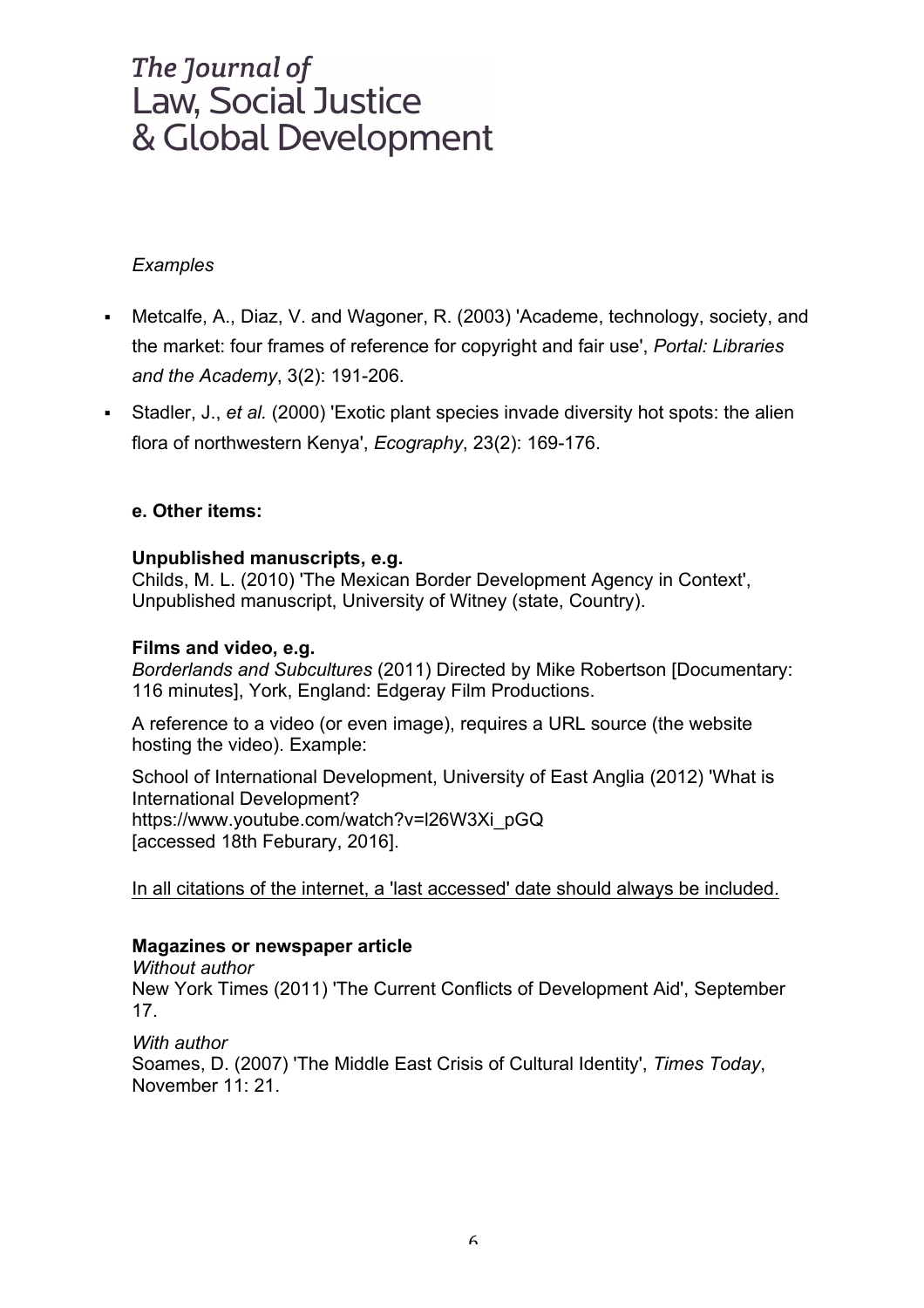#### **Stable URL**

Rauch, A. (1996) 'Saving Philosophy in Cultural Studies: The Case of Mother Wit', Postmodern Culture 7(1). http://muse.jhu.edu/journals/postmodern\_culture/v007/7.1rauch.html. [accessed 18th Feburary, 2016].

#### **Dissertation**

Robertson, M.J. (2012) 'The Historical Emergence of Identity Politics in UNDP Global Aid Strategy, 1995-2005', PhD Dissertation, University of Witney (state, country).

#### **Conference paper**

Jones, A. (2015) 'Post-Truth Development Strategy', (conference paper), The Fifth Congress for Legal Professionals in Development Agencies, London, 18th June.

#### **Published case**

UN Security Council (2000) United Nations Security Council Resolution 11902 on Cultural Rights, Peace and Security (S/Res/1Z29), New York: United Nations.

#### **Online referencess**

If an online reference has a title, a named author (including organisations), and a date of publication, and is a piece published in an online journal, newspaper, blog, organisational website or online publication, it should be cited in the text like a printed reference, and included in the list of references at the end of the article.

Ewart-James, J. (2017) ' Without knowledge there can be no progress in the fight against modern slavery', 10 January. Available at: https://www.opendemocracy.net/beyondslavery/joanna-ewart-james/withoutknowledge-there-can-be-no-progress-in-fight-against-modern- [accessed 18th Feburary, 2016].

Other kinds of online reference (e.g. social media sites, links to videos or images, web forums) should be published as Endnotes and not with references, and should include the name of the piece (if applicable) and the name of the website, as well as the link.

#### *For example*:

1: Twitter post, twitter.com/FEMENSWE/status/371750396538396672, last accessed 13 February 2014.

2: 'Global politics and Sri Lanka in 2016', at LSE Blogs, http://blogs.lse.ac.uk/internationaldevelopment/2017/01/06/global-politics-and-srilanka-in-2016/

[accessed 18th Feburary, 2016].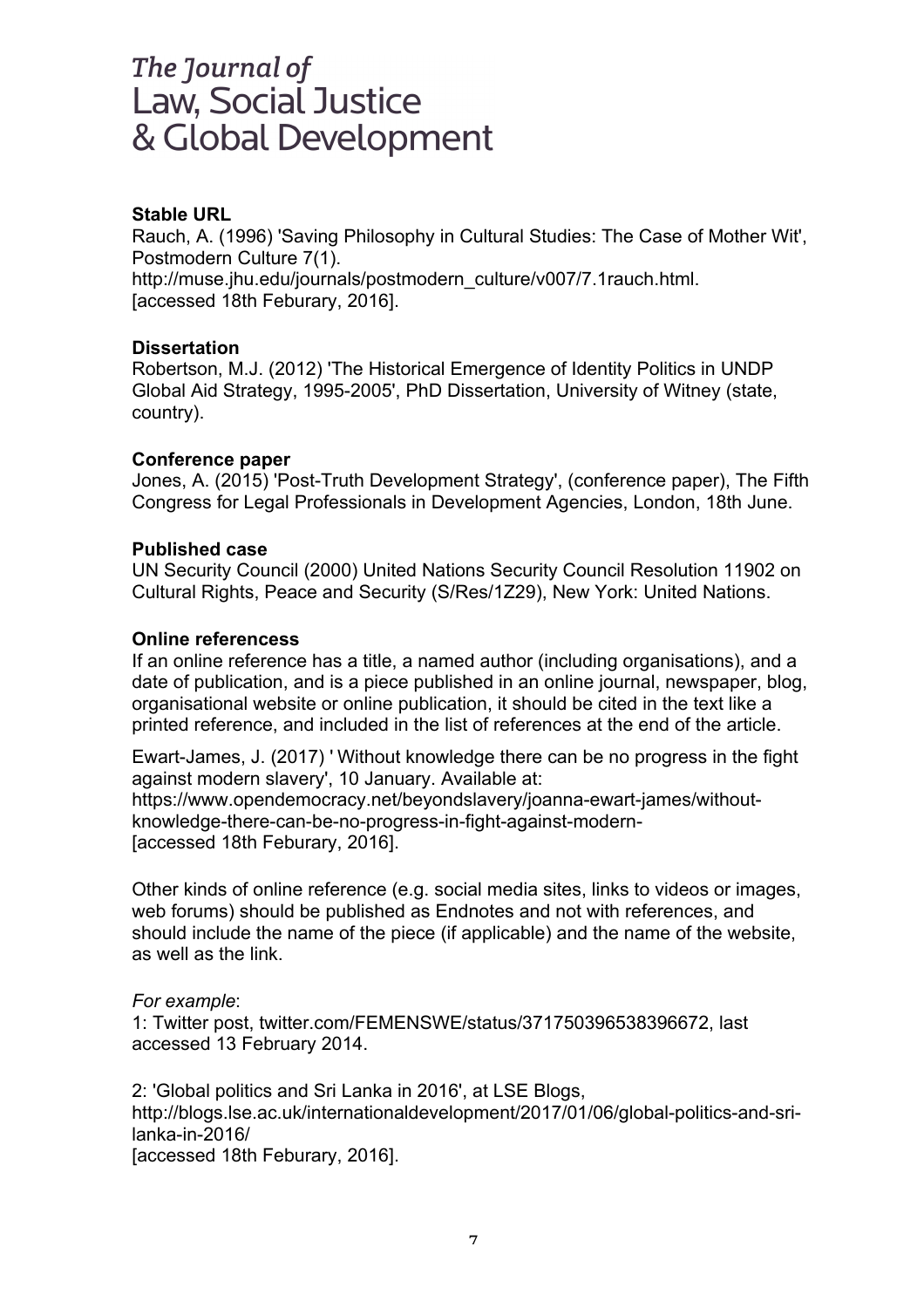### **6. Miscellaneous**

*Single* rather than double quotation marks should be used in citations, refereneces and bibliographies.

Spelling should comply with British, not American forms, e.g. colour not color, or ise, not ize, as in 'nationalise'.

The numbers one to twelve, and "percent", are to be spelled out in full. e.g. The twelve people in the project team counted as only 10 percent of the workforce.... -- not, the twelve people in the project team counted as only 10% of the workforce.....

### **7. Submission of Articles**

Submissions are accepted ONLY in Word (Microsoft or Word for Mac). All submissions should be sent by email to the Editorial Production Team Manager with the email address supplied on the website or last issue of the journal.

The Editorial Production Team will assist contributors with special features such as graphics, graphic images, and diagrams. The authors' own prepared graphic images must be supplied in Word, or JPEG form. Photographs must be supplied as high resolution PDF (300-600dpi), depending on the size you wish it to be reproduced (300dpi is normal for half or quarter size of the page; 600dpi for a whole or double page-sized photo image.

Each illustration, table and figure should be uploaded separately (and be numbered for identification) and their position within the text clearly indicated by referring to 'Table 1' or 'Figure 1', never to 'the table below' or 'the above figure'. Provide typed captions (including sources and acknowledgements) at the end of the main document.op

*File Compression and Archives*: If you have more than two files to send (e.g., manuscript, figures, biography and cover page), we recommend you combine these files into an archive, so you send only a single file when submitting the manuscript. Applications for Mac OS (such as Stuffit) and Windows (such as WinZip) support the formats listed below.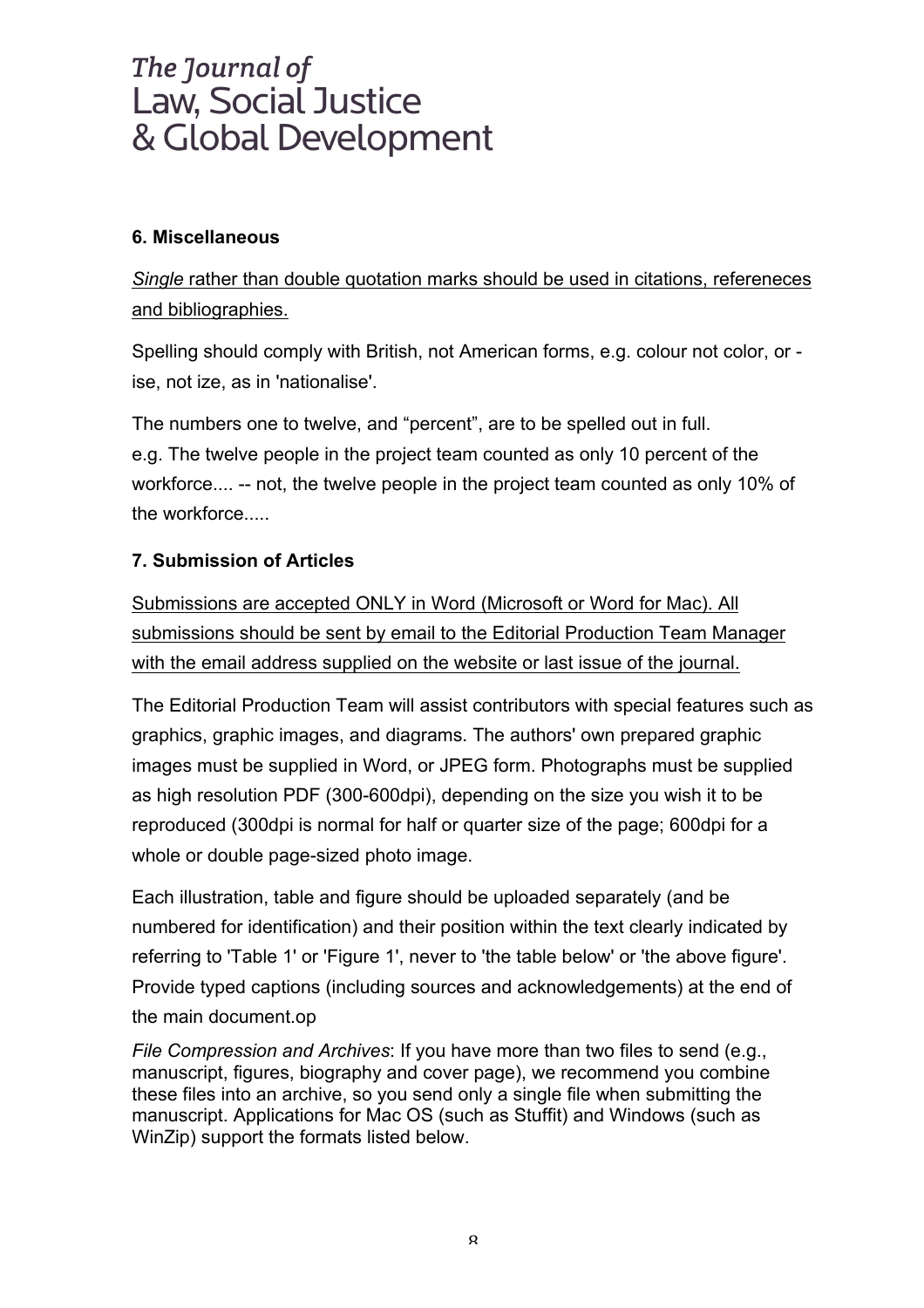The following archive formats may be used:

Windows or Unix zip (e.g., "archive.zip")

Unix tar (e.g., "archive.tar" or compressed with a gzip as "archive.tar.gz" or "archive.tgz")

Your paper could be used in the following **Abstractors and Indexers**: Academic Search Alumni Edition, Academic Search Complete, Academic Search Elite, Academic Search Premier, Anthropological Literature, Arts & Humanities Citation Index, CAB Abstracts, Communication and Mass Media Complete, Contemporary Culture Index, Current Contents - Arts & Humanities, Current Contents - Social & Behavioral Sciences, Humanities Abstracts, Humanities Full Text, Humanities International Complete, Humanities International Index, Humanities Source, IBZ Online, International Political Science Abstracts, Literature Online, Magazines for Libraries, MLA International Bibliography, OmniFile Full Text Mega, ProQuest Central, ProQuest Research Library, Scopus, Social Sciences Citation Index, SocINDEX, Sociological Abstracts, Worldwide Political Science Abstracts.

### **Journal Policies**

### **(i)** *Peer Review process and procedures*

All submissions accepted in principle by the editor(s) are considered and selected for double-blind Peer Review. *Submissions that do are not in harmony with the values and ethical commitments of the journal will be declined.* In the reviewing process, one reviewer is typically an editor or a representative of the journal (its policies and standards) and the other is an independent expert in the relevant subject. The criteria for reviewing is qualitative and based on the following criteria:

- Linguistic and conceptual clarity, presentation and organisation.
- Coherence of the analysis, claims or argument.
- Relevance and appropriateness of the subject, claims or argument to the issue or the Journal.
- The originality or significance of the research, and its engagement with the Journal's readership.

Only research articles will be double-blind Peer Reviewed (shorter reviews, reports, commentary or notices will be subject to the executive attention of the editor). *The Journal's double-blind Peer Review process is closed* -- reviewers will not be informed of the author's details, and themselves will remain anonymous to the author. Authors can be assured that our peer review membership represents a considerable range of ability and professional experience.

The Peer Review process takes between 4-6 weeks: the issue will specify the time required for resubmission. Reviewers are asked to provide formative comments, even where an article is declined.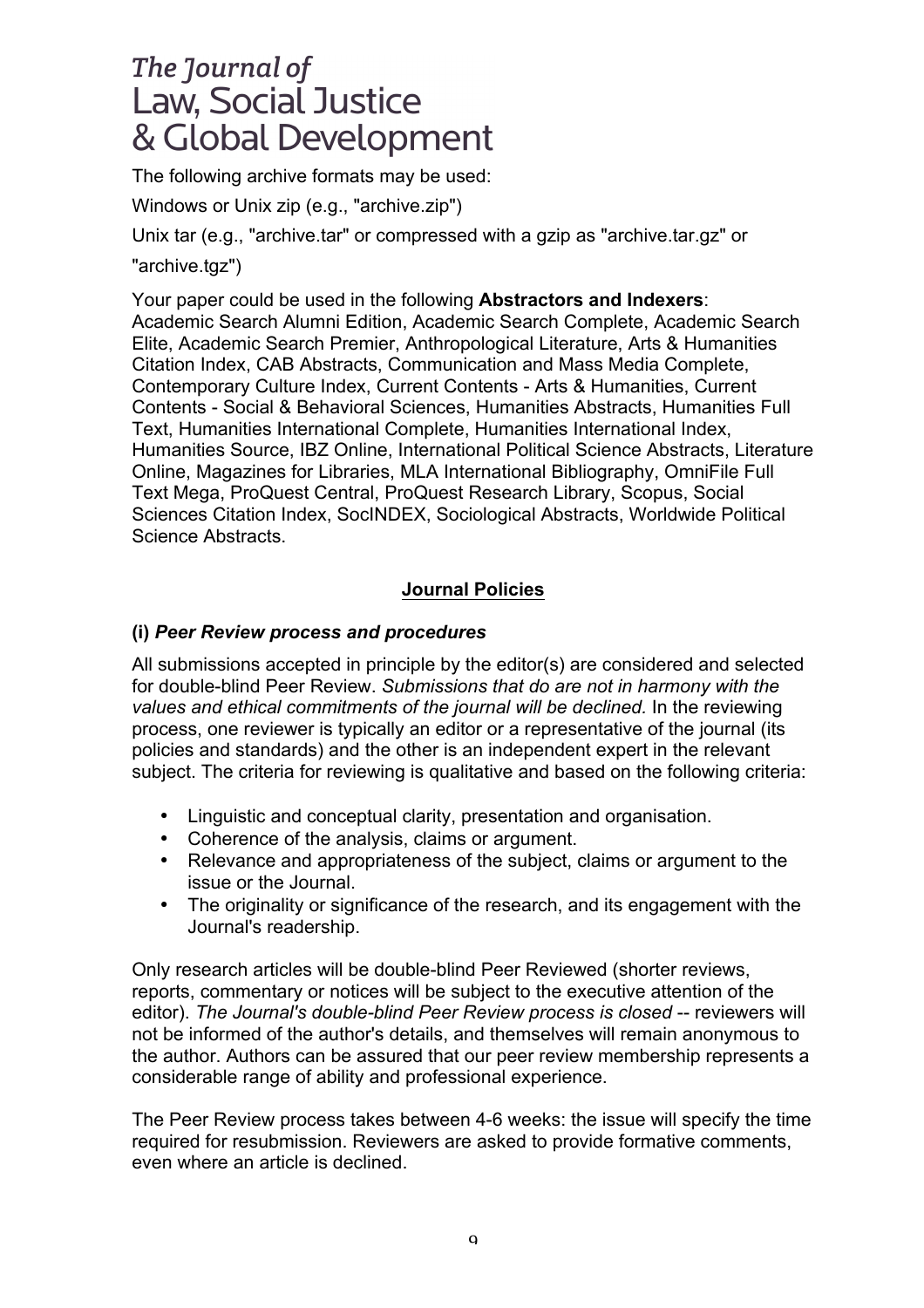The issue editor can award an author a certificate of acceptance in principle, if the article is considered 'under review' by the Journal's Peer Review.

### **(ii)** *Licensing and Copyright*

The Journal's copyright operates on two levels -- in relation to the Journal and the distribution (in while or part), and as a notice for authors to ensure that their submission is copyright free or copyright cleared.

For authors who publish with this Journal, agree to the following terms:

- Contributing authors of the *Journal of Law, Social Justice and Global Development* retain copyright of their work, but grant the Journal right of first publication (and, as above, the work remains licensed under a Creative Commons Attribution Non-Commercial Share Alike License, which allows third party contributors to share or distribute the work -- acknowledging authorship and publication, outside any commercial arrangement, and with any derivative entity sharing in the same license conditions).

- Contributing authors of the *Journal of Law, Social Justice and Global Development* are free to enter into separate, additional contractual arrangements

for the non-exclusive distribution of the unpublished version of the work (e.g., post it in Word document form to their university's institutional repository for public access, or to have it re-printed in a book): however, and re-publication must acknowledge its initial publication in the *Journal of Law, Social Justice and Global Development*.

- Contributing authors of the *Journal of Law, Social Justice and Global Development* are free to distribute their article online in other formats (e.g., institutional repositories, blog sites or an organisation's website) but only on completion of the Journal's Peer Review process.

The Journal: except as otherwise agreed, copyright for all submissions in the form of the manuscript submitted, remains with the author(s) (or agents to which the authors have contractually transferred their copyright). The submissions in the form published by the *Journal of Law, Social Justice and Global Development* -- a published PDF article, for example -- remains the copyright of the journal. The journal will maintain the right to republish the submission in any form, while respecting any enduring copyright agreement the author(s) have with any third parties (for example, owners of images, or authors of diagrams). The journal will not engage in any republication of material without the prior notification of the author(s).

### **(iii)** *Ethics*

Originality and Transparency in Submission: All submissions are considered a declaration of honesty and probity with regards authorship, origin, originality and proposed conclusions. If a submission has been previously submitted to a journal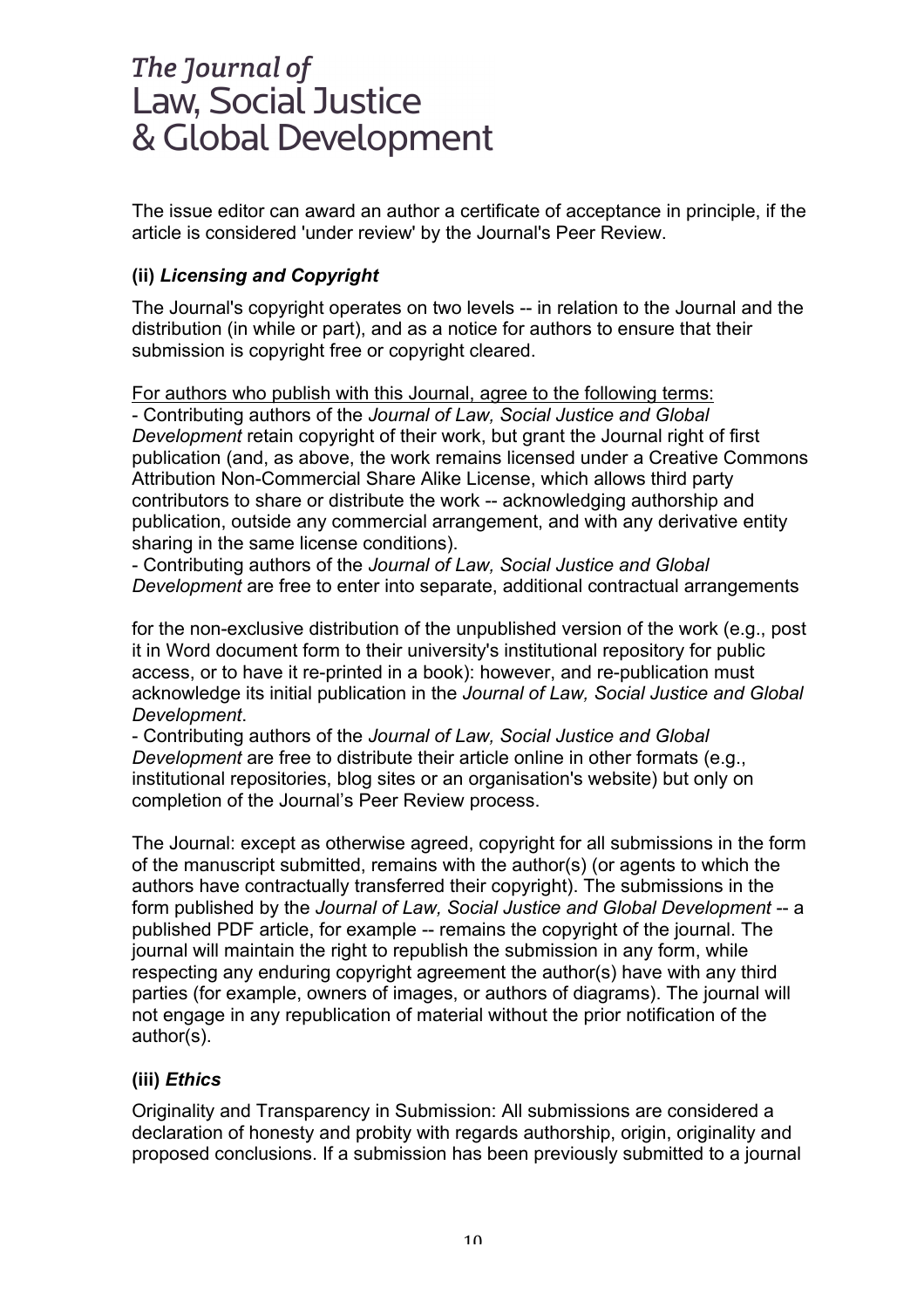or published before, in whole or in part, then this must be clearly declared. It must also be declared if the research is currently under the review of another journal.

The appropriate copyright confirmation and permissions must be submitted for ALL items included as part of the research submission.

**Conflict of Interests**: On the occasion of an author, their organisation or institution, has maintained some existing or past relationship, financial or otherwise, with any individual, group or organization that could influence the interpretation or conclusions of the submitted research, this must be clearly declared in the abstract of the submission, and if substantial, further qualified in the endnotes or an 'acknowledgements' section. *This includes*:

- (i) research groups and networks;
- (ii) funders;
- (iii) employers or employees;
- (iv) sponsoring agencies;
- (v) any department or agency within the researcher's orbit of activity;

All potential conflicts of interest must be disclosed to the issue editors (or, if confidential, the Journal's Editor's-in-Chief). If third party individuals or organisations are implicated in the submitted research, or will experience in some tangible or intangible way the implications of the research as published, then this must be disclosed to the Journal's Editor's-in-Chief.

**Statement of Informed Consent**: all contributors to the submitted research must be acknowledged in terms of their full name, position and role in the research. All third party individuals or organisations who are subject to critical scrutiny must be fully identified in a manner that is respectful and using proper titles or official designations. The use of anonymity must not conceal evidence or lack of, and the implications of anonymity must be acknowledged in the research conclusions. Anonymity must not distort analysis or interpretation, or be used in the event of a failure to obtain the requisite permissions.

**Ethics/Institutional Review Board Approval of Research**: If the submitted research has been subject to the approval of an institutional or organisation's ethics approval, this must be declared with places and dates given. If ethics approval was sought and not obtained from the relevant body, this must be declared and explained to the Journal's Editor's-in-Chief, who will make an executive decision on whether this presents a significant factor on the acceptance of the research for publication.

**Human Rights, Civil Liberties and Cultural Rights**: The *Journal of Law, Social Justice and Global Development* will not publish any submission of research that disregards or violates the standards of scientific, intellectual, social and cultural conduct as proposed by the various UN declarations and conventions on human rights, civil liberties and cultural rights. This does not preclude a radical critique of such, but all forms of critique must be justified and provide transparent articulation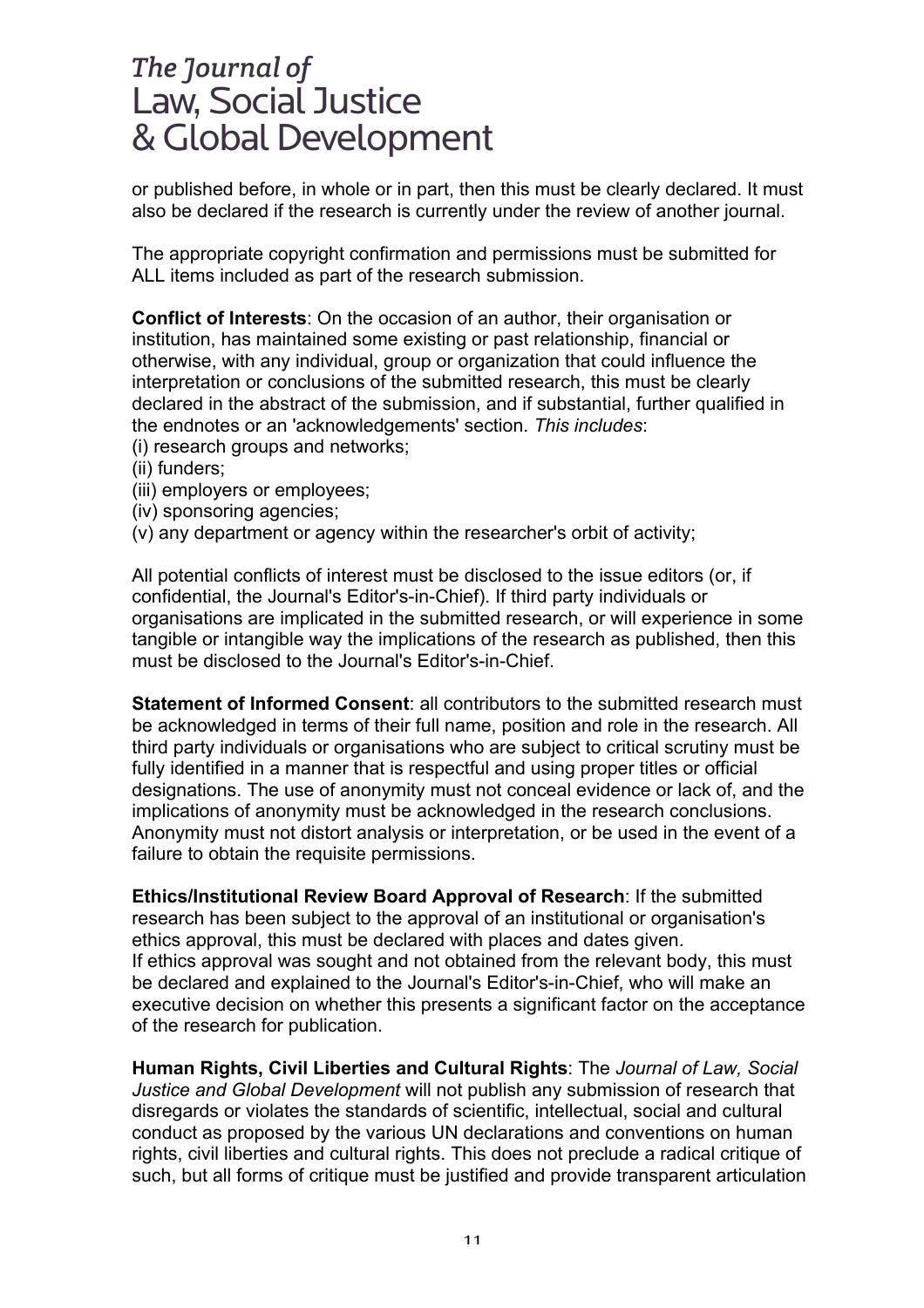of both the motivations and analyses that underpins such a critical stance to ethical norms.

### **(iv)** *Open Access Policy*

The Journal's articles are issued under the terms of the Creative Commons Attribution Non-Commercial Share Alike License. This allows a use and redistribution of each article provided that the journal and author or any other significant source (a cited funder or sponsor) are duly credited. The article must not be traded or used for commercial purposes, and that any material entity derived from this article must be made available under the same license terms.

# The Journal website: **www.lgdjournal.org**

### **1. Terms of Use**

As a user or browser of this website, you are agreeing to comply with and be bound by the following terms and conditions of use, which along with privacy policy below, govern the Journal's relationship to you with regard this website, its download materials and services. If you disagree with any part of these terms and conditions, please do not use our website.

The Journal is a non-profit unincorporated entity, and in using its services your statutory rights are not effected. The use of this website is nonetheless subject to the following terms of use:

The content of this website, its pages and materials, is available free of charge and for your general information and use, only. It is subject to change without notice.

This website uses cookies and employs Google Analytics with which to monitor browsing preferences. If you allow cookies to be used, user information may be stored by us for use by third parties, but we will not intentionally share or distribute such data for any commercial reason.

This website and its owners nor any third parties provide any warranty or guarantee as to the accuracy or suitability of the information, research or materials obtainable on the website. Our Peer Review and editorial policies aim to provide high quality information, research and materials, but by using this website you acknowledge that such information, research and materials may contain inaccuracies or errors. The website or its owners are not liable for any damages or implications following from the inaccuracies or errors contained in any information, research and materials on this website.

The user must ensure that any information, research and materials on this website is entirely at the user's own risk. It is the responsibility of the user to ensure that any information, research and materials available through this website meets your specific requirements.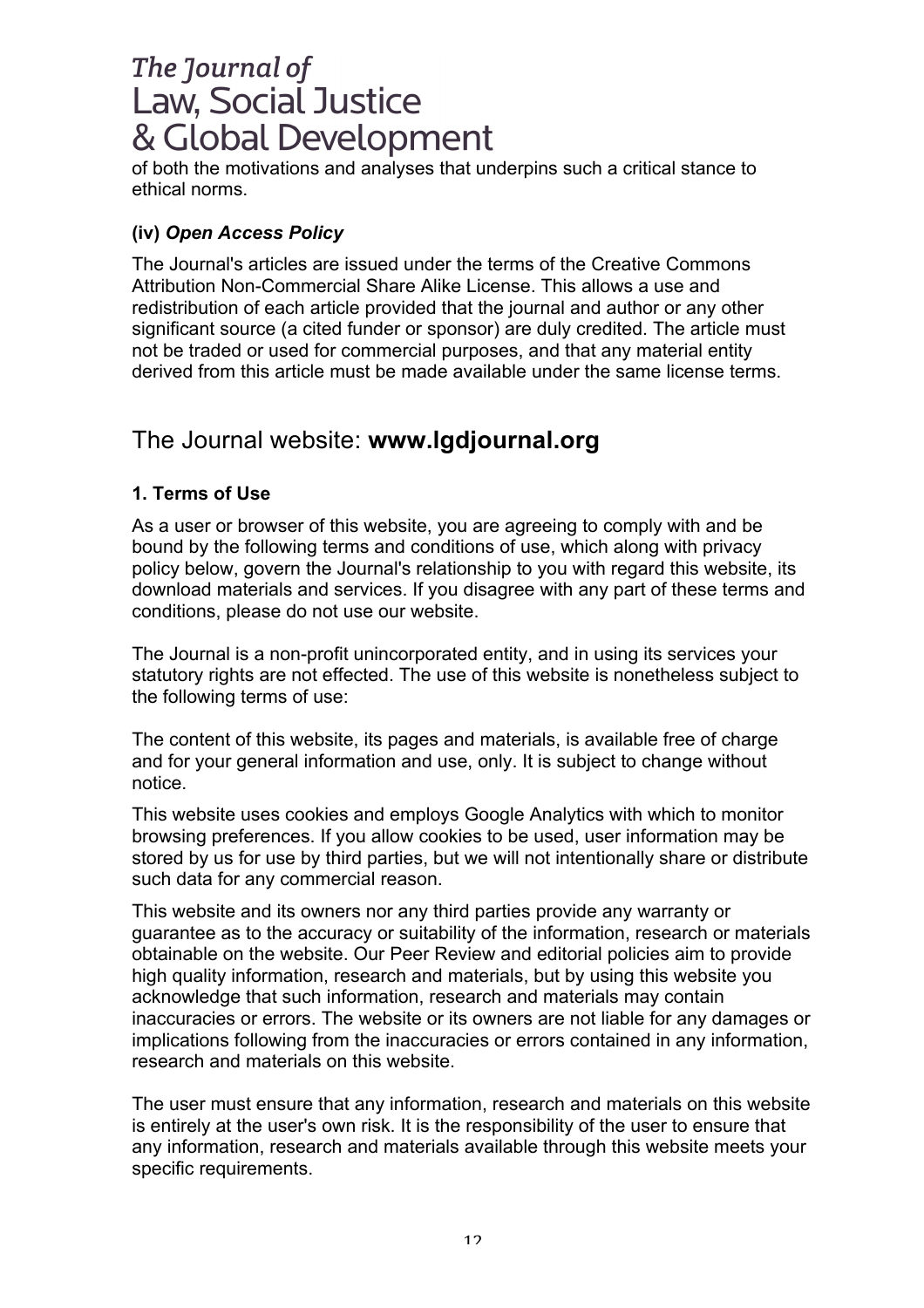The Journal website contains material which is owned by or licensed to us. This includes, but is not limited to, the design, layout, look, appearance and graphic architecture of the site. Any form of reproduction of this website or its pages and materials is prohibited, other than in accordance with legal copyright freedoms and express permissions from the Journal and its owners.

Any brands, trademarks or logo reproductions used on this website or its products, which are not the property, or licensed to, the operator, will be acknowledged on the website.

The unauthorised, criminal or damaging use of this website may give rise to a legal claim for financial recompense.

The Journal website will include external links (to other websites to which the Journal is not connected). These external links are provided in accordance with the aims of the Journal, and do not signify that we endorse the indicated websites. We accept no responsibility for the content of external links, or of recommended websites.

This website is hosted by 123Reg and uses a Wordpress CMS. It is registered in England, and the use of this website (and any disputes arising out of such) is subject to the laws of England, Northern Ireland, Scotland and Wales.

#### **2: Privacy policy**

The Journal's website and its owners take user privacy seriously, and have ensured that all available protects of privacy for its users are implemented. The website complies to all UK national laws and requirements for user privacy.

Any user who digitally communicated with the website and/or its owners does so at their own discretion. If they provide personal details, whether requested or not, they do so at their own risk. However, any personal or organisational information entering or retained by the Journal's website is not used for anything other than the aims of the website in benefitting its community with knowledge. No other use of made of personal or organisational information, and it is not handed to any third party or even other related academic bodies in the University. All information and data is kept private and stored securely, until as detailed in the Data Protection Act 1998, it will be destroyed. All efforts will be continually made to ensure that this website is safe and secure for all forms of information (contacts, blogs, unloads, announcements, submissions, etc.). The information stored on this website will be used by the operatives of this website, who are often students of the University. They are briefed and operate supervised, within a code of conduct, and cannot append any device or their own information storage facility. Regular checks on operative conduct are made and recorded. The information is used to identify its users, and to contact or provide them with material or other information relevant to their express interests in the subject and aims of the project.

**External Links**: the Journal's website will provide information on other related projects and organisations, and will often do so through external links. Users of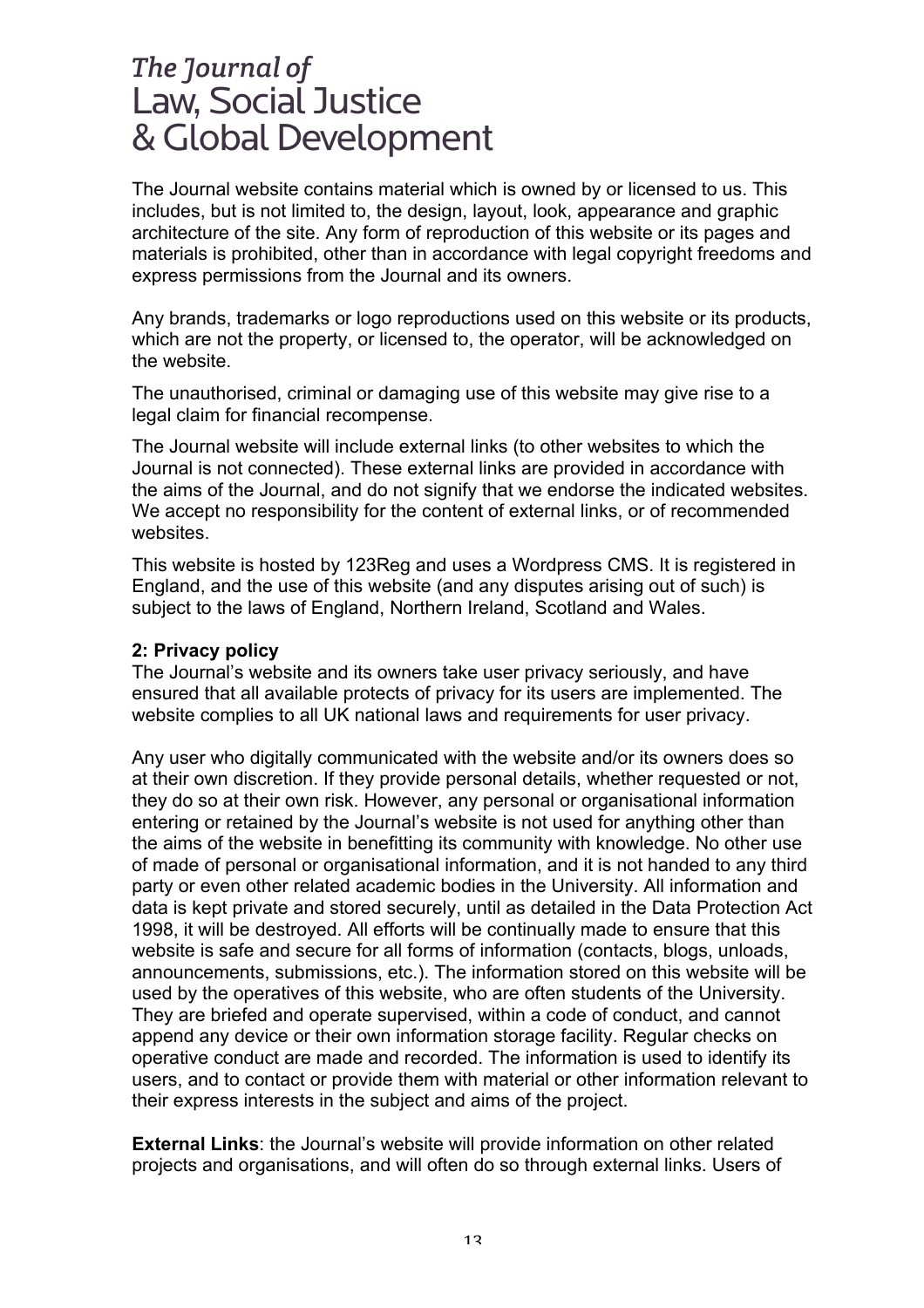this website are advised to adopt a policy of caution before activating an external link. This Journal website cannot guarantee that the content of all provided external links are in the explicit interests of its users, or will not at times be entirely

beneficial or safe. The website and its owners cannot be held liable for any damages or implications generated by unsafe links. However, all links are subject to routine checking for live functionality, authenticity and safety.

**Adverts and Sponsored External Links**: the Journal website may contain sponsored links and advertisements. If such links are commercial in nature, they are only ever serving the aims of the Journal and its broader projects of research and development support. Commercial trade may be beneficial, but will never be used for profit. Advertising agents or partners may indeed be seeking profit, but this will be made clear to users, and their offers will be inspected by the editorial management of the Journal prior to appearing.

**Social Media Platforms**: various communications, actions and engagements undertaken through external social media platforms used by this website and its owners, are based on the same terms and conditions of use and privacy policies stated here. Users are advised to use such social media platforms with discretion, as the website and its owners cannot in any way be responsible for the implications or effects of the social media activity of its users. Users must understand that an engagement with social media platforms through this website might result in the social media platform obtaining personal data and information on the user. The Journal website cannot police this activity, as much of this is internal to the technology of internet and social media. Furthermore, the website or its owners will never request personal or particualr information through any social media platform -- other than validated sources of communication (such as institutional e-mail).

The Journal website may also use social sharing facilities -- buttons that activate a sharing of web content directly from web pages to social media platforms. Users must understand that using such social sharing buttons is at their own risk, and the social media platform in question may retain data from this activity and track your further activity.

**Shortened Links for Social Media platforms and devices**: this website and its owners may often use their own individual or corporate social media platform accounts to chare content (such as disseminate the content of an abstract, or argument, or may share web links to relevant web pages). By default, some social media platforms can shorten lengthy URLs or even titles given to published research material. Users must take caution before activating shortened URLs, as these are often exploited and link to other, non-relevant or alien, website or media platforms. Social media platforms are prone to spam and hacking: this website and its owners will not be liable for any any damage or adverse implications generated by activating shortened links, or mistaken or bogus imitations of shortened links.